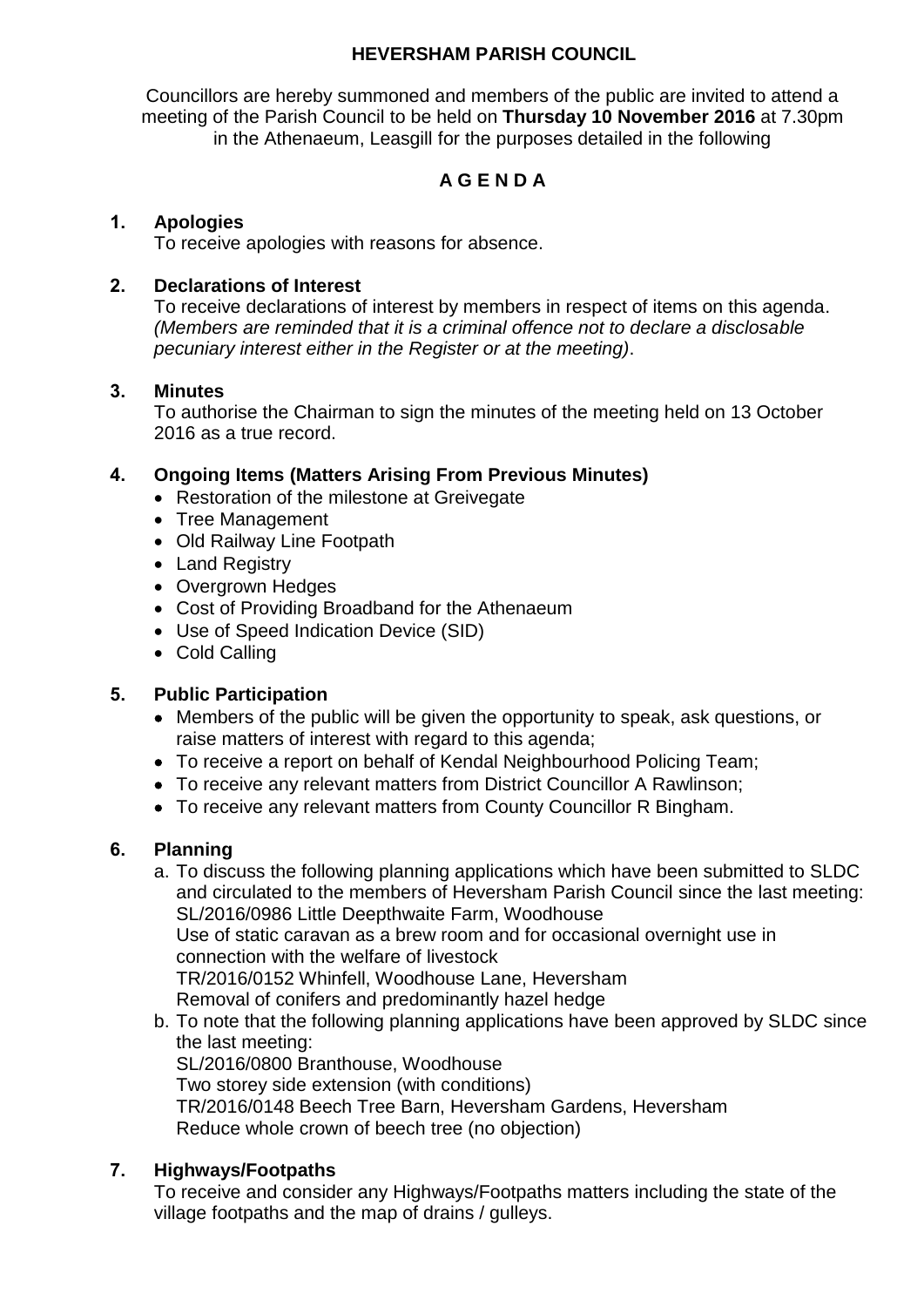## **8. Playground Report**

To inform the council of the condition of the playground at the weekly inspections and to record who will be making the inspections until the next meeting

### **9. Neighbourhood Plan**

To receive the Examiner's Report and consider recommendations from it.

# **10. Parking near Crow Wood and Old School**

To review the situation.

### **11. Finance**

- a. To approve the following payment : M R Richardson – refund of payment to UK2 for web hosting and web domain registration - £43.66 (Cheque 275 to UK2 for web domain registration for £15.58 has been cancelled)
- b. To note the Clerk has attended the two modules of the induction course.
- c. To consider whether the Clerk has achieved satisfactory completion of his probationary period.
- d. Update on new bank mandates.
- e. To consider the receipts and payments report to 30<sup>th</sup> September 2016 and the draft budget 2016/17 including the proposed parish precept ( letter from SLDC to the Clerk emailed to Cllrs.04/11/16)

## **12. Leasgill Quarry Fund**

Review of grant approval.

#### **13. Website**

To consider the action to be taken with regard to some minor problems.

- **14. Correspondence -** to note any other correspondence received and not included as an item on this agenda and decide upon any action necessary:
	- a. CCC East Integrated Care Community (ICC) Public Event on 10/11/16 (emailed to Cllrs.12/10/16)
	- b. SLDC Keep Britain Tidy (emailed to Cllrs.14/10/16)
	- c. Local Government Boundary Commission Final Recommendations re SLDC (emailed to Cllrs.19/1016)
	- d. SLDC Local Area Partnership (LAP) Conference re flooding on 24/11/16 (emailed to Cllrs.20/10/16)
	- e. Cllr Richards A Nation's Tribute and WW1 Beacons of Light 11/11/18 (emailed to Cllrs.21/10/16)
	- f. CALC AGM 12/11/16 Agenda and 2016 Annual Report (emailed to Cllrs.28/10/16)
	- g. CALC Comments on revised time frame of the formal consultation on the North West Coast Connections project (emailed to Cllrs.1/11/16)
	- h. SLDC Minutes of South Westmorland LAP Meeting on 12/10/16 and notes on gulley mapping (emailed to Cllrs.2/11/16)
	- i. CALC Winter 2016 edition of the ACT Gazette (emailed to Cllrs.4/11/16)
- **15. Westmorland Gazette**  to identify any relevant matters from this meeting to be reported for the Westmorland Gazette
- **16. To note any 'Items for Information'** *no decisions or action permitted*